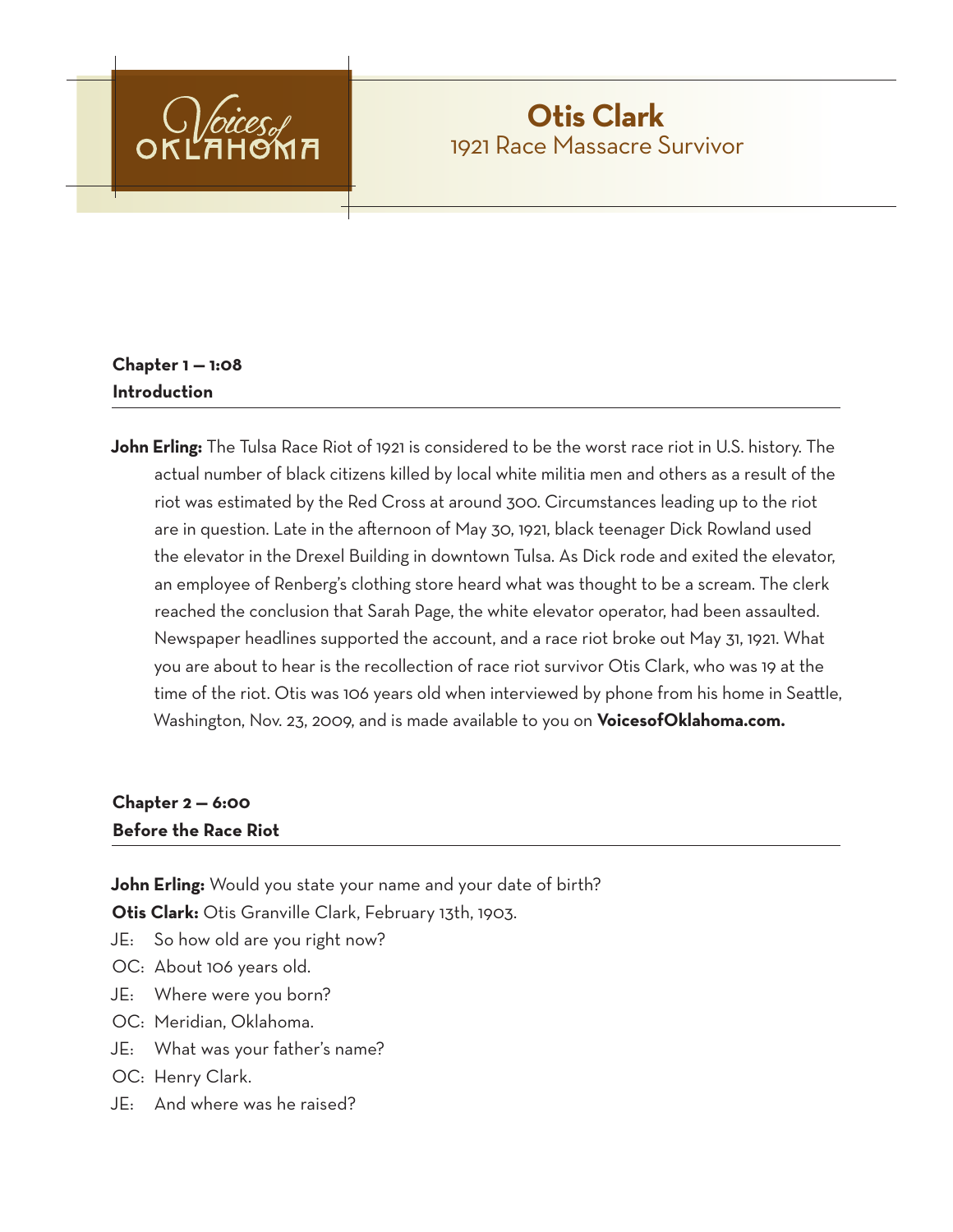- OC: He was from Tulsa, Oklahoma, to my knowledge.
- JE: Do you know how old he was when he died?
- OC: He was supposed to have been about 97 years old when he died. He died in California.
- JE: Your mother's name?
- OC: Effie Clark.
- JE: Was she from Tulsa as well?
- OC: To the best of my knowledge, she was from Meridian, Oklahoma.
- JE: And how old was she when she died?
- OC: I think she was around 94 years old, somewhere in there. She died in Guthrie, Oklahoma, where she was buried.
- JE: Did you have brothers and sisters?
- OC: Yes, I had a brother, Bernard Clark. And I had two sisters. Gladys was one, and Almida was one. Both of them died in Tulsa.
- JE: Where did you grow up?
- OC: I grew up in the north end of Los Angeles, California.
- JE: How did you make your way to Tulsa?
- OC: We were born in the Meridian, Oklahoma, and my folks took me to Tulsa when I was a baby. And I grew up in Tulsa until we had, what you might say are the race riots, they called it.
- JE: Yes.
- OC: That was in 1921.
- JE: Right, we'll get to that in a moment. Where did you go to school in Tulsa for elementary school?
- OC: It was a little country school they called Hartford School.
- JE: And then you went on to junior high school, is that so?
- OC: I went to Booker T. Washington.
- JE: Oh, you went to Booker T.?
- OC: Yes, they transferred us from Hartford over to the Booker T. school and at the same time, just before we got settled in at the Booker T. school, they had the race riots.
- JE: Yes.
- OC: And the school was torn up in the riots, and burned, or something. And anyway, I went to California with some of my friends.
- JE: Yes. In 1914, World War I broke out and you were 13 years old. Do you remember hearing anything about World War I?
- OC: No, I didn't hear too much about World War I.
- JE: Okay. As you grew into your teen years, tell us what it was like to be growing up in Tulsa.
- OC: Oh, to tell the truth about it, just before the riots we boys just played ball and skated after school-time, at a little school that was called Hartford School, just a block or so off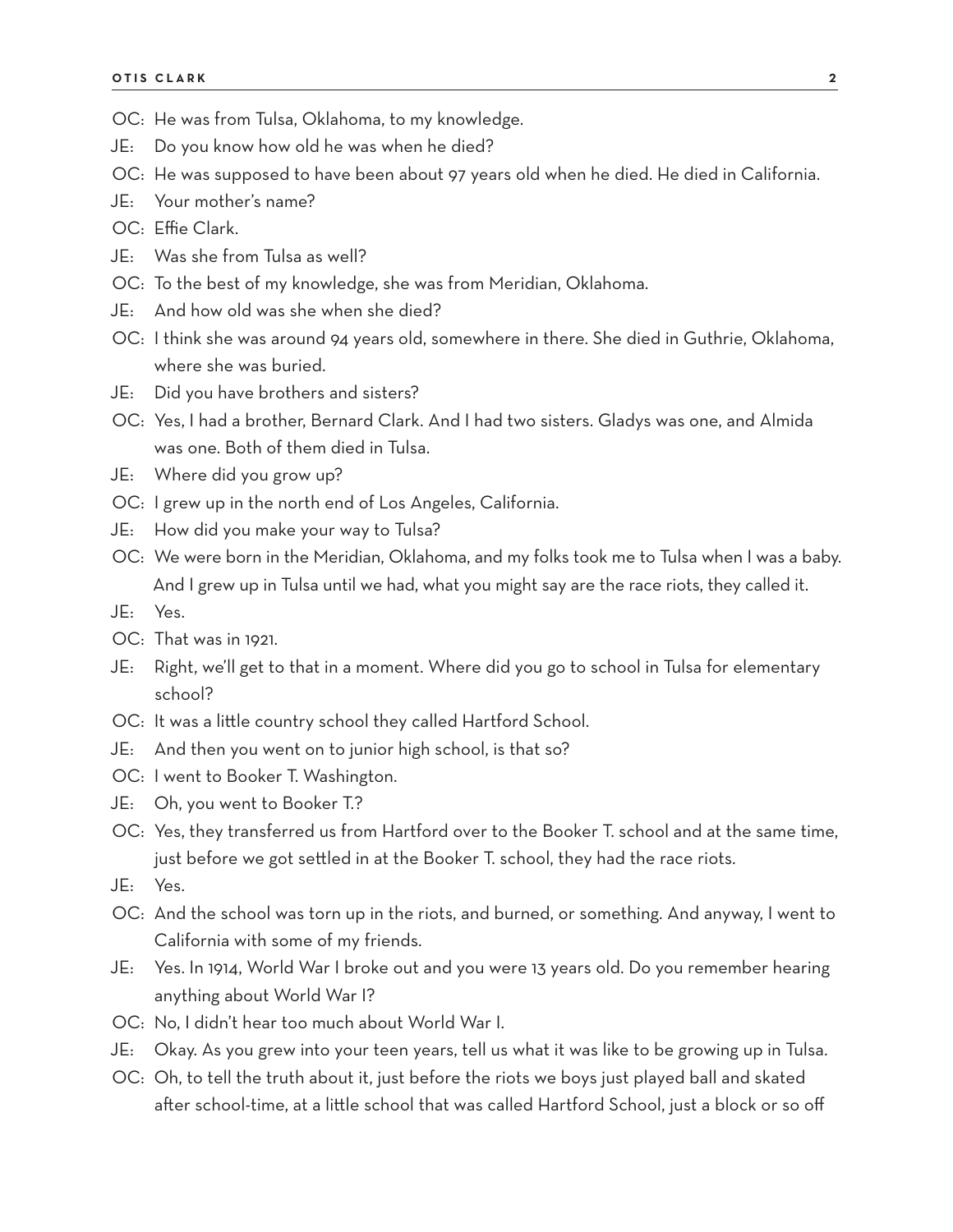of Archer. Greenwood was our main little business street, and it ran up to Archer. We lived on Archer Street.

- JE: Do you remember your address?
- OC: To the best of my knowledge, it was around 802 were somewhere in there.
- JE: Can you name any of your friends?
- OC: To tell the truth about it, the riots broke up everything and I had to run off to California. One of them was named Clifton, and he stayed right there pretty close to Archer Street.
- JE: Did you go to movies? Did you go to the theater?
- OC: Yes. At that time, they didn't have anything but writing. They didn't have (inaudible), they were silent pictures as they called them. But I think it was Charlie Chaplin and (inaudible). They were the ones that were in the movies back then.
- JE: And you remember going to the movies?
- OC: Yes. That's all I did back then. That was our pastime, going to the movies. That was on Greenwood Avenue.
- JE: On Memorial Day 1921, do you remember the days leading up to that day? Did you go downtown in Tulsa?
- OC: I went downtown. I was about 12 or 13. I wrote a bicycle and delivered medicine for the drugstore and 12th in Main Street.
- JE: Sure.
- OC: Shackles Drug Store. Dr. Shackles, I worked for him. And we had, what you might say is a disease hit Tulsa and a lot of the rich folks died. I delivered medicine. We had what you might say was kind of an epidemic or something. A lot of rich folks died around 21st Street in Tulsa. That was on the south side of the city.
- JE: Were they dying from a certain kind of flu?
- OC: Yes. I didn't ever know what it was, but some kind of disease hit Tulsa and a lot of folks died. A lot of rich, white people died.
- JE: That would have been about 1918, I think.
- OC: Somewhere, in there.
- JE: Do you recall as a black person until said that you could only go to certain lunch counters and restrooms?
- OC: Yes.
- JE: The theater that you went to was only for blacks, is that true?
- OC: You're right. It was only for blacks. Whites couldn't come, or didn't come on that side. And the colored people weren't allowed on the white side. That's the way that was.
- JE: Do you remember the names of any of the other stores that were in downtown Tulsa?
- OC: We colored folks weren't allowed in the downtown stores. We had to stay over on the Greenwood side of the city, on the north side of downtown.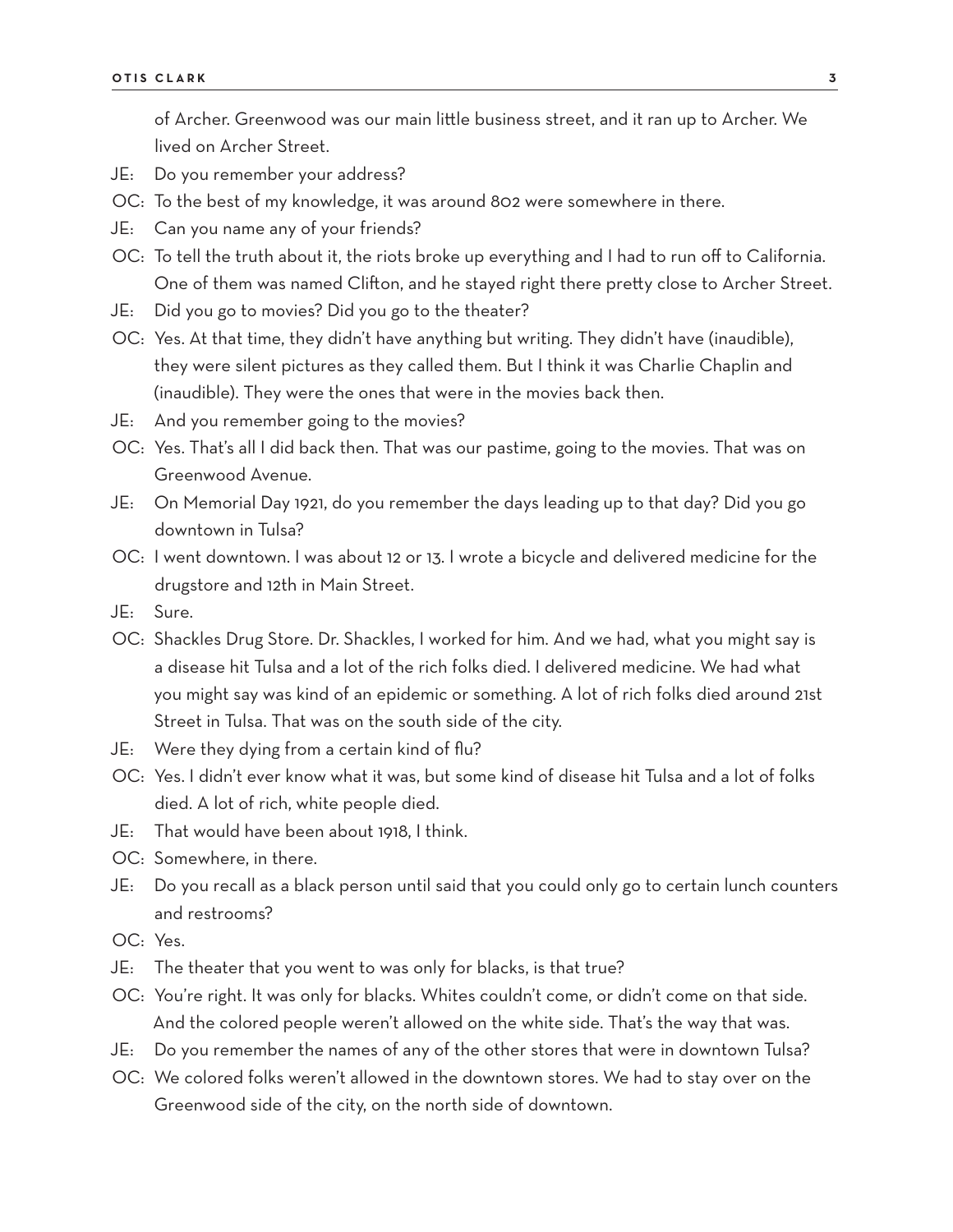JE: But they let you come downtown to work, right? OC: Oh yes.

### **Chapter 3 — 6:34 Memorial Day — 1921**

- John Erling: On May 30, 1921, Memorial Day, you are 18 years old. Do you remember that day? Say in the morning– what the day was like? What the weather was like?
- **Otis Clark:** Oh, that was the earliest part of the summer. It was just getting warm at that time. Because I didn't have on anything but trousers when the riots started. Then I had to run off, a lot of the colored folks had to run off from their businesses to keep from being killed. The whites were taking over the colored city altogether.
- JE: Well let me just recap here what I know about this and then we'll talk about it. Because sometime that afternoon, Dick Rowland who worked on the ground of the Drexel building, at 319 S. Main, Dick Rowland, shining shoes, and he went on to the elevator and Sarah Page was the elevator operator. Dick Rowland was 19 and she was 17. And he had been to the top floor to use the restroom. When he came down, as he stepped out, we believe he put his hand on her arm, and Sarah screamed. He was black and she was white. That's what the history books say about this.
- OC: That's about right too.
- JE: He was 19, so he was your age. Did you know Dick Rowland at all?
- OC: No, I was in grade school, and I think he was probably in high school at that time. He was a little older than me. They arrested him for saying something to this little white girl. They said he said something to the girl and the white men didn't like it and they jumped on him. And they took him and arrested him and put them in jail. And while he was in jail, some of the colored boys, to the best of our knowledge, went down to the courthouse to try to keep the folks from killing him. At that particular time, we made up our mind to try to leave Tulsa to go where my father was. My father was a pullman on the Frisco Train. He had left and gone to the other side of Chicago–to Milwaukee, Wisconsin. He'd gone to Milwaukee, Wisconsin working for some of the leading white people on the train. He had sent letters to my grandmother, and I was staying with my grandmother, his mother. We went up there to try to catch him. We learned that he had left Wisconsin, and we came back to Tulsa. We were riding the freight train. We didn't have any money. But we got back to Tulsa, and found out that he had written to my grandmother that he was in California. So, my little-old Grandmother and me made up our minds we would try go to California too. So I went to California.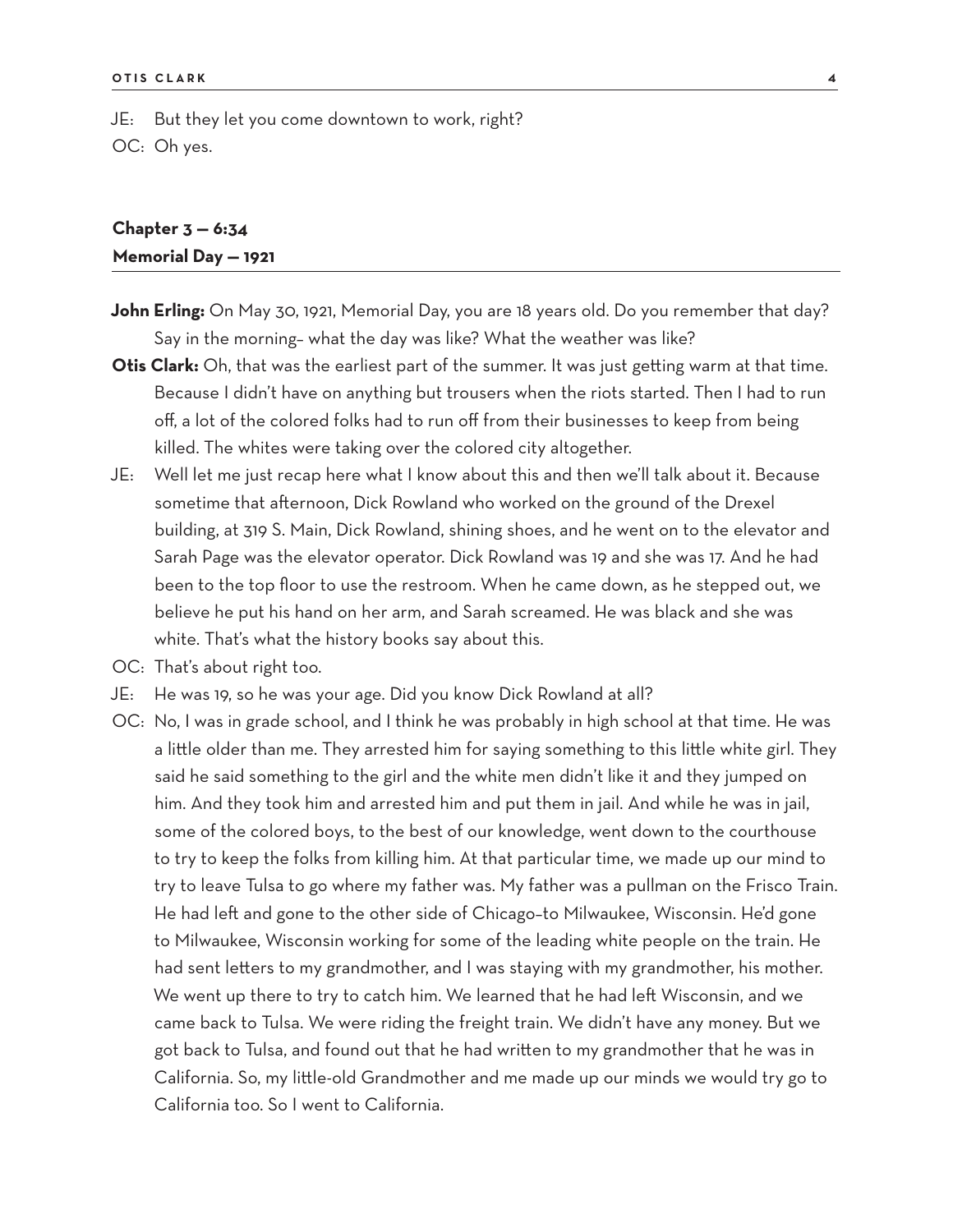- JE: Otis, on that day of this elevator scene, do you remember the first time you heard something was wrong? Something was going on in town? Do you remember that moment?
- OC: To tell the truth about it, we didn't get that news. We'd run off and left Tulsa going up to Milwaukee, Wisconsin.
- JE: But how did you know that day that something had happened?
- OC: Because, they had gone and started what you might say is a little war so to speak. And the whites were running the colored folks out of town. We lived with a man that ran the little theater at that time on Greenwood. But, they didn't spare him either. They didn't spare any of the rich colored folks. If they were colored, they had to run off and leave their stuff.
- JE: The Tulsa Tribune, the afternoon newspaper, carried the headline: Nabbed Negro for Attacking Girl in Elevator. And it said that Dick Rowland tore her clothes and scratched her face. And it said that Dick Rowland had been arrested and they alluded to attempted rape.
- OC: I heard that.
- JE: Did you ever see that newspaper? Or know about that newspaper?
- OC: No. I'd run off and left everything. I'd run off and tried to catch up with my father.
- JE: Whom did you live with?
- OC: My grandmother. My father had built a home for my grandmother up on Archer Street, that wasn't too far up from Greenwood.
- JE: Did your mother live there too?
- OC: No, she lived in different places. But, she worked downtown–down on 1st Street. I didn't get a chance to even see my mother very much. She hardly ever came out there to check on us.
- JE: Your grandmother had a garden?
- OC: Oh yes. When I was a little boy she made me carry some of the stuff to sell to the sportin' folks, right back behind us on Archer. No, it was on 1st Street. The sportin' folk, what you might say sportin' women and stuff like that lived over on 1st Street. I remember carrying groceries and stuff over to the whites, they were sportin' women.
- JE: What do you mean by sportin' women?
- OC: Back then what we knew was that they would sell their bodies to men, white men. They had a regular little settlement that they lived in, right across from the Frisco tracks, right behind us. Just the Frisco train tracks separated 1st Street from Archer Street. And I had to carry groceries that my grandmother would send over to these sportin' women.
- JE: And so you'd charge them for their vegetables?
- OC: Yes.
- JE: And they would pay you then?
- OC: Yes.
- JE: You'd bring that back to your grandmother?
- OC: Yes. We were living well until the riot broke out. They tell me whites were jealous of us,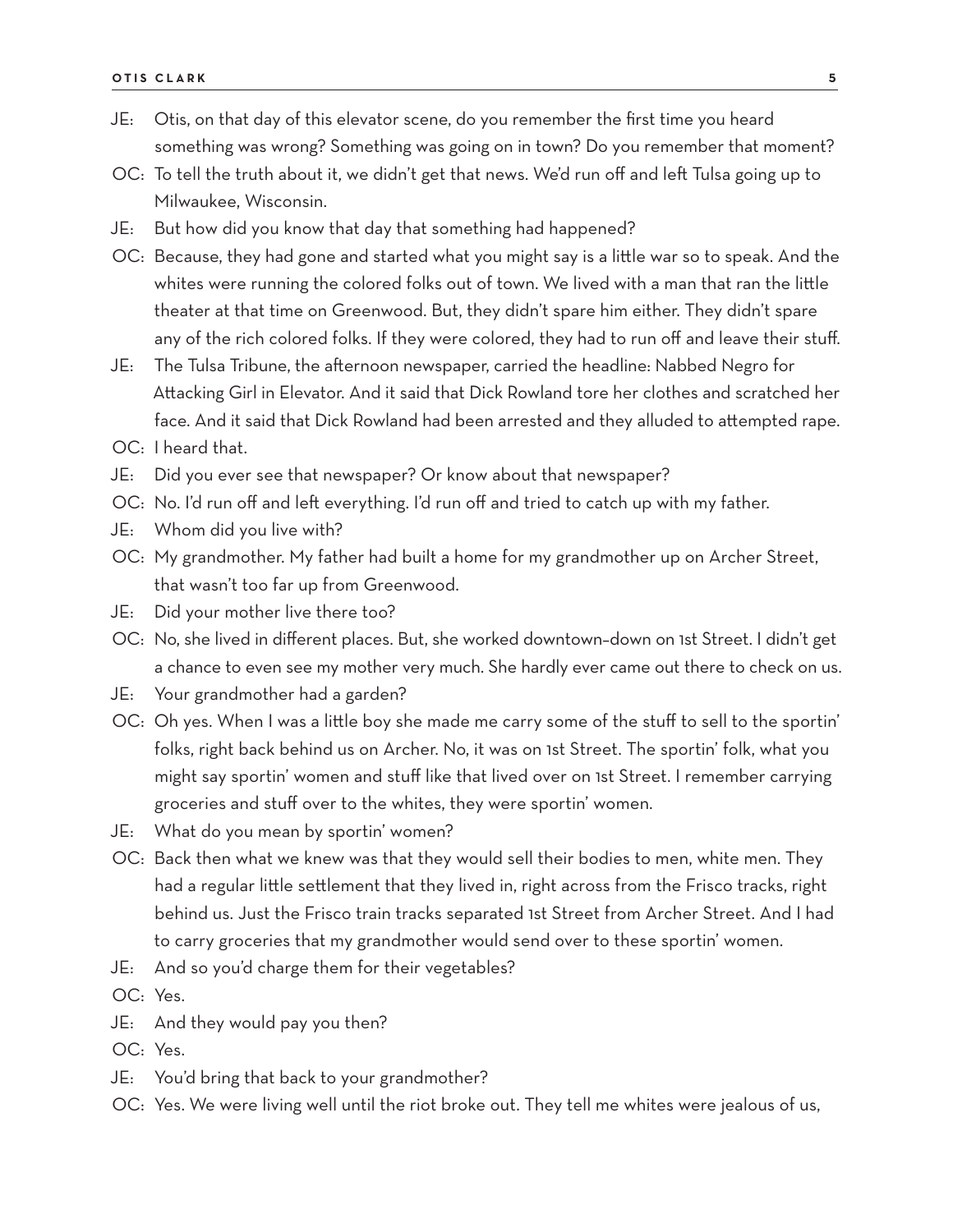of what you might say is–you some of the Colored people over on that side. Some of the main folk were working for the rich, white folks that were done on the south side of the city. And they were living well. And there was a jealousy they tell me. They were living too well, and they wanted to run them out of town, and take that part of town and give it back to the white folks.

### **Chapter 4 — 4:12 Bullets Fired at Otis**

John Erling: On that day, Memorial Day of 1921, do you recall hearing bullets and shooting?

**Otis Clark:** Oh yes. I got shot at. Come to think about it, I had a friend there at the Jackson funeral home. He was what you might say was the father of my sisters two little boys. I was down there at the funeral home when the riot broke out.

- JE: When you went to the garage of that funeral home, tell me what happened as your friend was opening the garage store?
- OC: While he was trying to open it, Jackson had come to the knowledge that we better get the colored folks out of that part of town. You see, we were the closest to the white section of town. Archer was the first street on what you might say is the north side of town.
- JE: When you were there at the garage, Otis is it true that somebody shot and a bullet struck your friend's hand?
- OC: That's right. Just across the Frisco tracks, on 1st Street, there was a mill. And the white men worked in that mill. It was some kind of grain mill, three or four stories high. And they (white men) could get up at the top of that mill and look across the tracks and see what we colored folks were doing. And sure enough we got shot at from the men over across the tracks. And it hit the boy in the hand, and I'm standing right behind him. He dropped his keys and we left the old car in the garage, and ran off and left it.
- JE: You tried to run home?
- OC: No, because the whites had then covered our home, which was about, three or four blocks up from the funeral home.
- JE: Did you stay with your friend? His hand had a bullet in it?
- OC: No, I ran off and left him.
- JE: When you tried to go home, the whites were blocking your way home, is that true?
- OC: Oh Lord. Yes. And they even burned it up.
- JE: They burned your house?
- OC: Oh yes, they burned up where we lived.
- JE: But do you recall that night, you couldn't go to your house, it was burning. Didn't you go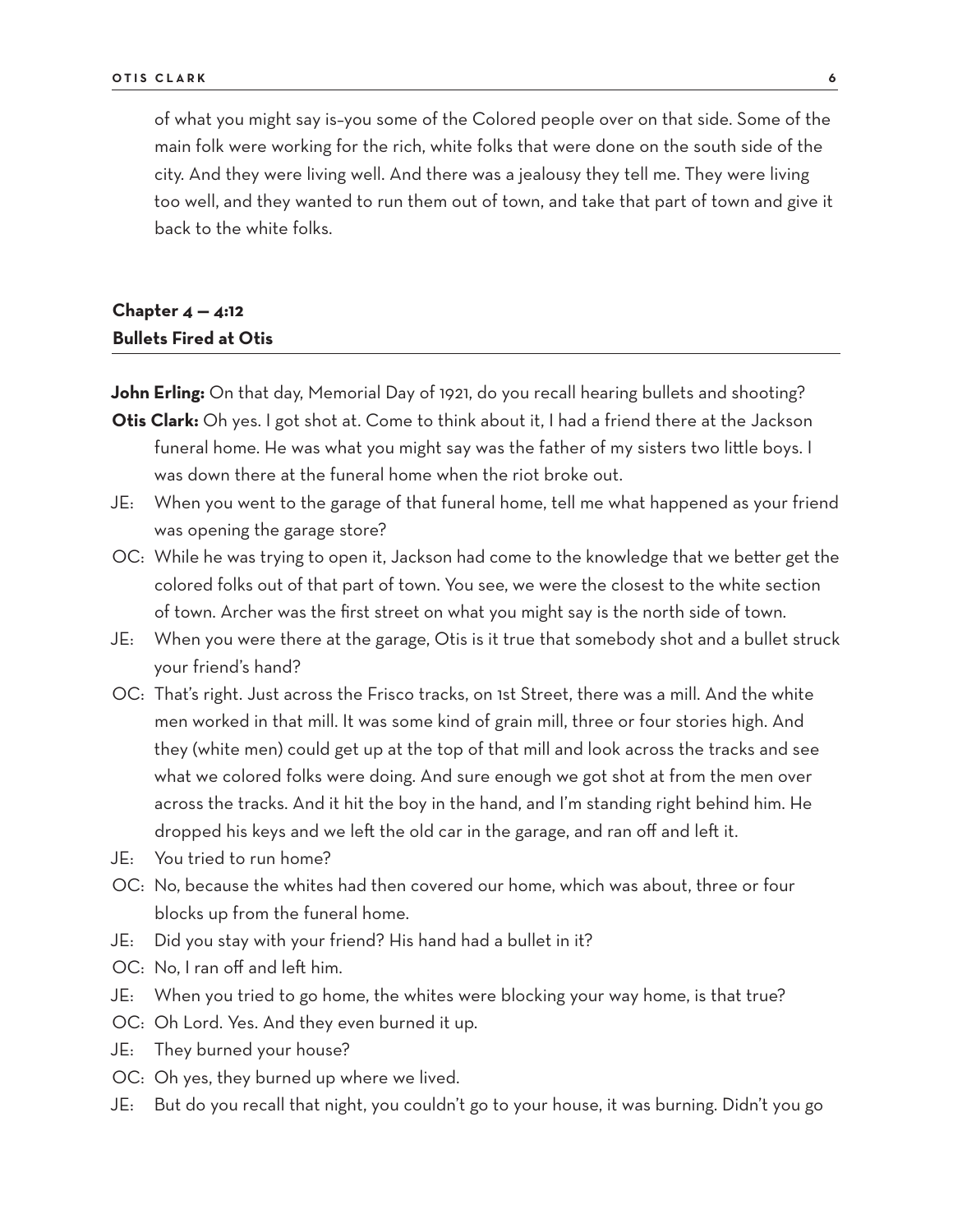to your cousin's house? They were planning to go to Claremore?

- OC: That was in the riot. The riot was just starting. The whites were taking over that section of the city, which was closest to them, just across the Frisco tracks. My cousin, they lived way out on Greenwood and had a little café way up out on Greenwood there. So we made up our minds to try to get out to where they lived. But when we got out there, they were fixing to go to Claremore to kind of get out of the troubled area. So we went to Claremore. But on our way to Claremore, after week loss cross the little old Verdigris River, and then came out with their guns and stopped the car.
- JE: When the white men stopped your car, where they asking for anything? Or did you think that was going to be the end of you there?
- OC: We didn't know about all this race trouble that they had started. They knew about it, and so after they found out we didn't have anything, no guns and stuff, they let us go on to Claremore. But then in Claremore, at a little hotel where we stayed, they found out that the soldiers had come in there and stopped some of the riots, so we could come on back home. And the next morning we came back to Tulsa. But when we got back there, they had burned up everything. And so the little Salvation Army had come over and built some little-old building for the colored folks that were left there to live in. My mother and some of them had a little building and that's where I had to stay too, because all of the big buildings were burned up.
- JE: When you came back then, you found your home was destroyed. I think even your dog was gone, right?
- OC: Oh yes, yes. We didn't see him anymore.

#### **Chapter 5 — 3:55 Treatment of Blacks**

**John Erling:** So that night, May 31, in 1921, you left town?

## **Otis Clark:** Yes.

- JE: And that's when you hopped a freight train?
- OC: Yes. A little-old freight train all the way to Chicago because we found out that we could get the train out of Chicago over to Milwaukee, Wisconsin. That's where we wanted to go to find my father. But he had already left and gone to California.
- JE: Do you have any other memories of what you saw when you came back on the 31st? Did you see smoke or buildings on fire? Did you see dead bodies in the street?
- OC: Oh, I don't know how many days that it was before we got back to Tulsa on the freight train. But when we got back to Tulsa the soldiers had come there and stopped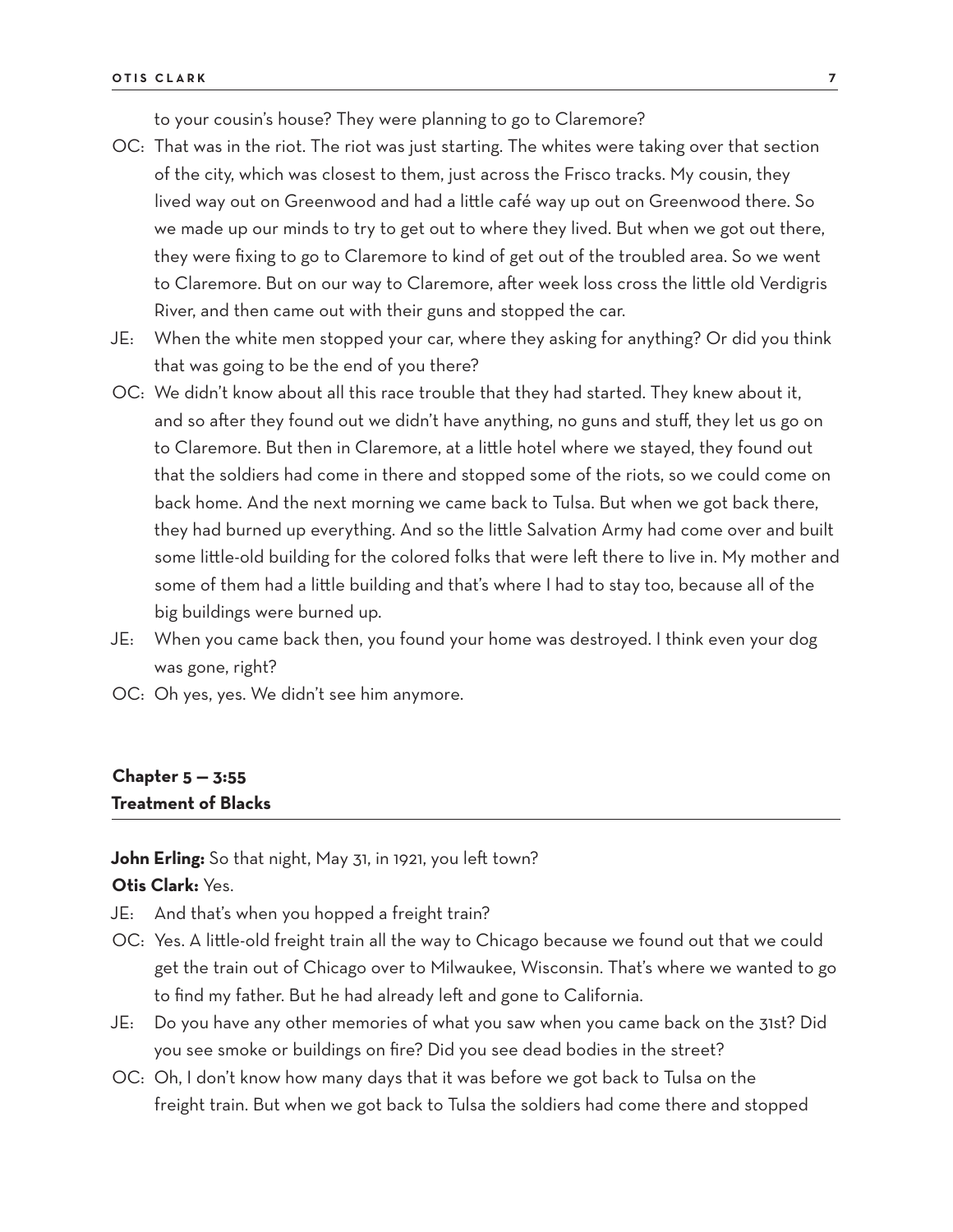overshooting and stuff and everything was kind of calm then. But they killed a lot of the poor colored folks. That's the worst thing in all of the United States. They got away with killing 300 folks they claim, but it was even more than that. My stepfather, he was dead and gone. There was nobody that knew where he was. They didn't have any funeral for anybody. Ku Klux Klan they came in and had taken over and they didn't let the folks have any law (rights) or anything like that, they just killed the folks, all that they wanted to kill. And they let some of the folks live. But it was the Ku Klux Klan taken over the city of Tulsa. And they had taken over power there for three or four years in the colored folks couldn't do anything. We didn't have anything. And all the rich colored folks that owned the theaters and barbershops and all that stuff, they were what you might say out of jobs. All of them had become poor folks from then on.

- JE: Did you see the courthouse and the mob that was beginning to build around the courthouse? Did you know that the mob was there and they wanted to lynch Dick Rowland?
- OC: We were living down in the colored section, and didn't know anything about this at all. We just heard that they had arrested a boy. Though we didn't get the chance to see anything about it at all.
- JE: Was your grandmother—what happened to her? Where did she go?
- OC: My grandmother was—they had protected all the old folks and taken them downtown and put them in a ballpark in different big places to protect them from being destroyed.
- JE: Well, they put some in jail, and they put some at the fairgrounds–was your mother taken to the fairgrounds?
- OC: She worked downtown. We didn't get the chance to see her much at all. She was a young woman, so we didn't know what she was doing.
- JE: Did anybody try to capture you?
- OC: No. We stayed over on the colored side. They called it the nigger side back then. All the niggers had to stay back on the north side of the city where they were burning them up. They didn't tell the whole truth about it in the papers. But more colored folks were killed in that riot than anyplace in America. It was the worst thing in all of America–the Tulsa Race Riots.
- JE: So then you decided to leave Tulsa?
- OC: Oh yes. I decided to catch up with my father, and he had gone to California. My grandmother got a letter from him, which (by the way) they didn't ever leave Tulsa, they stayed right there in Tulsa, my grandmother and my mother and some of them stayed there in Tulsa. The Salvation Army built some little-old, shack and so they stayed in a little shack. But I went to California.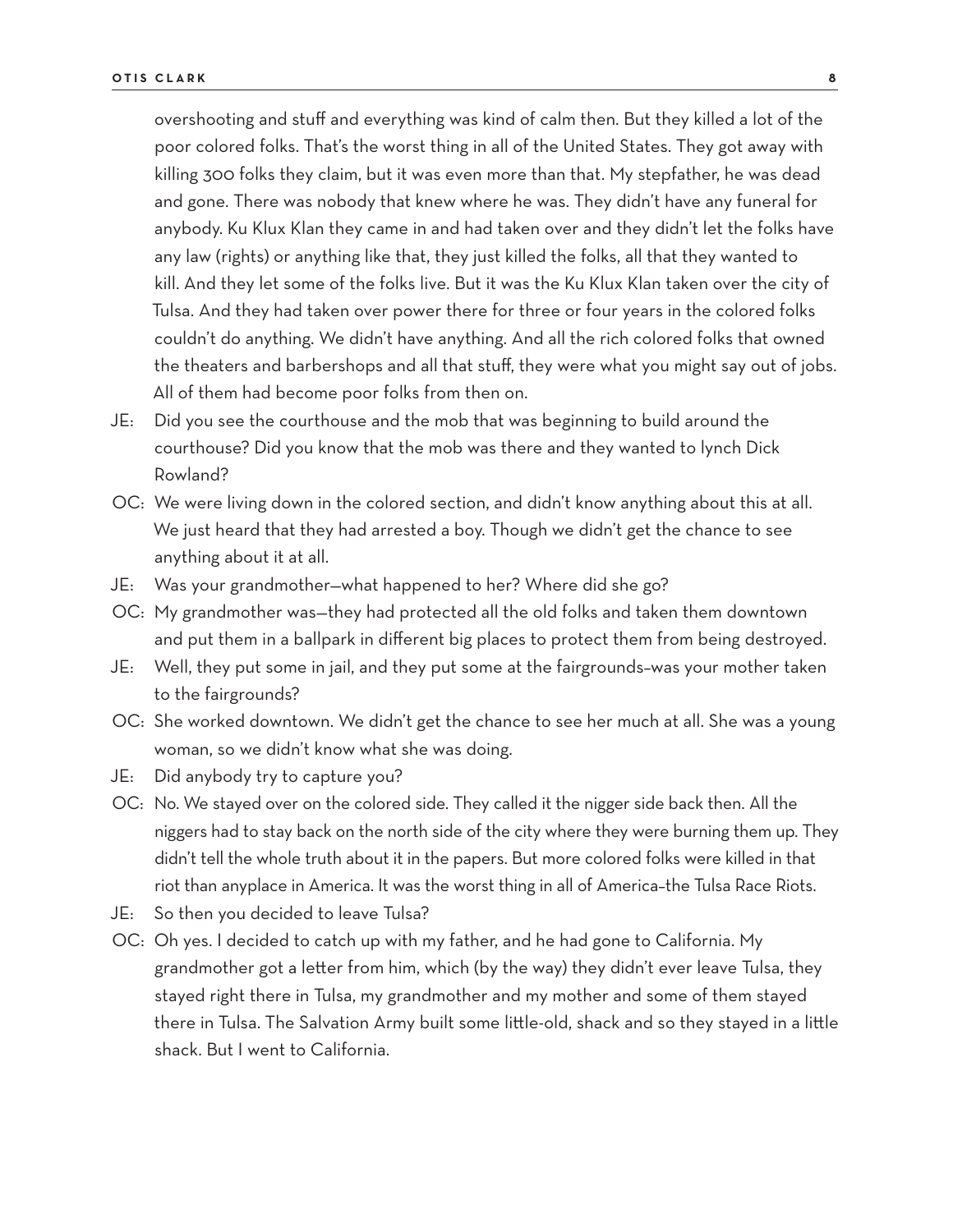### **Chapter 6 — 4:09 Butler for Joan Crawford**

**John Erling:** Okay, you took a freight train to California, is that true?

- **Otis Clark:** Yes. We were on a freight train, riding in a boxcar. That's where I saw some of the best grape orchards where they grow grapes. And for miles and miles those folks had nothing but grape farms where they grew different kinds of grapes. We were happy to see all of that. We hadn't seen anything like that before we went to California. But anyway, we had a nice time. And we got out there in California, and then I went to work for my father. My father was working for the rich sportin' folks, so I got a job working for the movie star folks. And I worked for Clark Gable and Charlie Chaplin and (inaudible). I worked as a butler for Joan Crawford, the movie star. I got what you might say on bigtime. To tell the truth, I forgot all about our troubles that we had in Tulsa, Oklahoma.
- JE: Didn't you marry–you married a woman out there in California?
- OC: Yes, I married a woman out there, but she died. I married more than one. My last wife was named Bessie.
- JE: But this woman you married in California, she was a cook?
- OC: I married her in Tulsa, Oklahoma. And then we moved to California. She was a good cook in Tulsa. So when we got to California, she got a good job cooking for–what was that movie star?
- JE: Joan Crawford?
- OC: Yes! She got a job cooking for Joan Crawford. That's right. And so I got along nicely then.
- JE: And then you had a job, what did you do? You were a butler?
- OC: Yes. I worked as a butler and I worked as a driver for some rich doctors.
- JE: You mentioned Clark Gable, can you tell us what he was like?
- OC: I only took care of him when he came to the house. I worked as a butler for Joan Crawford, and they would come to her house and have dinner. My job was to help serve them.
- JE: Charlie Chaplin came to the house too?
- OC: Oh yeah. Oh yes. But they had moved over to England. I didn't know just whereabouts in England, but they were over there in England. London or somewhere over there. They went over there because they didn't want to pay taxes, but they didn't talk about it, so I didn't know too much about it. But all of these new movie stars went over to England.
- JE: California was taxing them too much.
- OC: That's right.
- JE: All of this time that you were living in California, were you hearing anything about Tulsa and the aftermath of the race riots? Did you stay in touch with anybody?
- OC: No. My mother and my grandmother, they got along so nice after they calmed down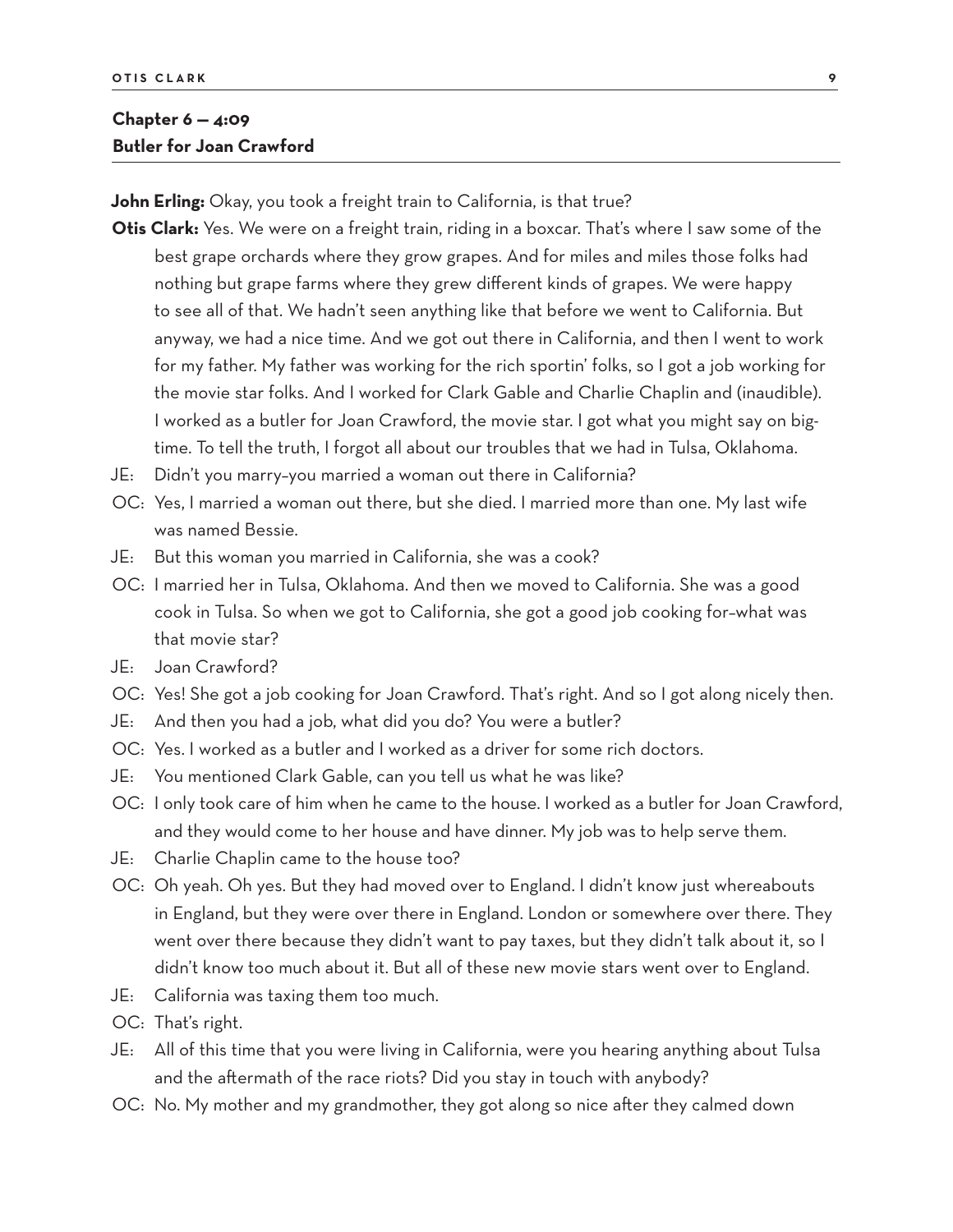everything. They didn't want to leave Tulsa. So they stayed around in Tulsa and those little shacks that they built them, because their real homes had been burned down.

- JE: You lived in California until about 1998, and you came back to Tulsa?
- OC: I had come back to Tulsa every now and then to see about my mother and my grandmother and others and visit with them a while. But I made my own home, really, in California.
- JE: When you would come back to visit, what did you think about Tulsa? And what did your grandmother and mother say about that? Because here this riot had gone on, what were they talking about?
- OC: The Ku Klux Klan had taken over the power of the city, and they didn't allow the colored folks to have anything to do with what was going on downtown, and what those folks were up to. They had to be, what you might say, kind of like prisoners. They had to be quiet, and they couldn't say anything. They tell me that lasted around three or four years that the Ku Klux Klan wouldn't let them have anything to say. And, they wouldn't let any other towns come in and help us. The Ku Klux Klan kept us bound down for three or four years.

#### **Chapter 7 — 4:07 Otis & Jailhouse Conversion**

- **John Erling:** When you were in California, I think for some reason, you landed in jail for about 20 days?
- **Otis Clark:** You got that right. I had forgotten about that. I got acquainted with some of my old boyfriends that used to live in Oklahoma, in Tulsa, and they were selling whiskey, bootlegging we called it. And I got to selling whiskey. And somehow or another, I sold whiskey to the wrong guys. The little guy was a stool pigeon they called him. And he would tell the law about you. And I guess he made his living telling on folks selling whiskey. He told on me about having whiskey in my room. And sure enough, they put me in jail. My father was moving pretty well. He was in the Baptist Church. It was quite a nice big church, one of the leading churches of the city. It was the second Baptist Church they called it.
- JE: Did the Salvation Army send preachers to the jail?
- OC: Yes! They did that. The Salvation Army on Saturday and Sunday, they would let little young preachers and workers come to the jail and preach to us in jail. And I happened to be one of those that got converted in jail. They told me I had to get to the Lord and repent. So I repented and had one of the most beautiful dreams that I ever had in my life in the Los Angeles jail. I got to be a member then of the Baptist Church.
- JE: What was the dream you had?
- OC: I dreamed that I was over in heaven, over in the heavenly pastures. I don't know whether I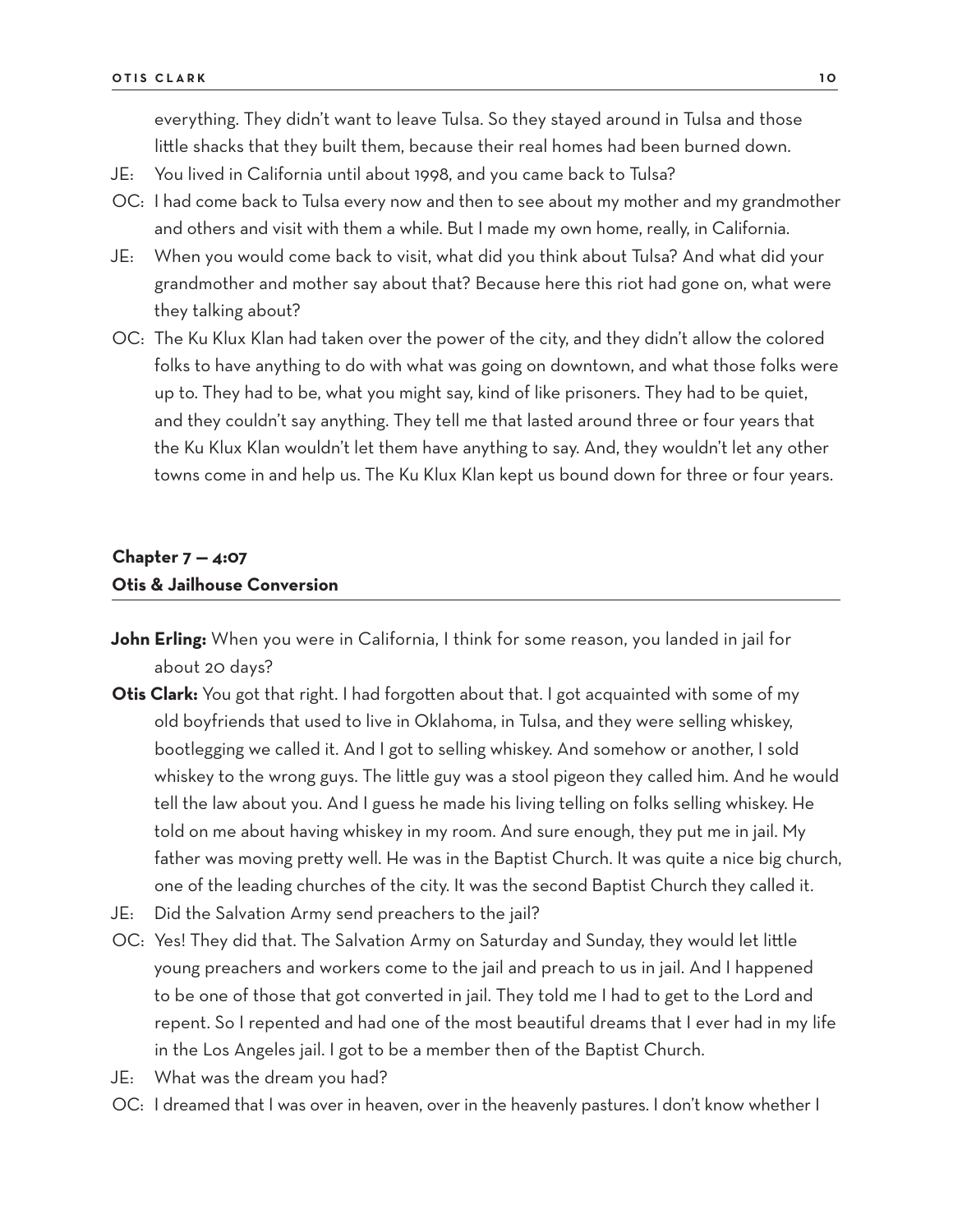had wings or what. But I could see all of the beautiful trees. Trees all beautiful with flowers all over them. More beautiful than anything I'd ever seen in my life. And so I made up my mind that I was going to be a good Christian. And so I got to be, what you might say after that, is something of a preacher myself. And I would tell the folks to repent and get on God's side. And if you're on God's side, you were on the winning side. And if you weren't on God's side, you were a loser, and the devil had the power over you. So I had a good time then. I got to be a little evangelist traveling all around all over the country. I even went to Chicago and New York and traveled around the main big cities as an evangelist of the Church of God in Christ. And Bishop Mason was the head of the Church of God in Christ at that time. I served Bishop Mason and a lot of the big elders of the Church of God in Christ.

- JE: You were a minister and in the church for many years then weren't you?
- OC: That's right.
- JE: Today you are a Bishop, Bishop Clark?
- OC: They gave me that title. My little youth group gave me that title. I just call myself an evangelist. And an evangelist is one that travels to different places and goes to different church buildings and stuff like that.
- JE: Did you ever come back to Oklahoma to preach?
- OC: Oh Lord. Yes. I tried to tell the folks in Oklahoma how to get on God's side.
- JE: Did you preach in Tulsa?
- OC: Oh yes.
- JE: What effect did the race riots have on your life and the way you view things?
- OC: The race riots didn't have too much of a real effect on me after getting to California and getting with these leading sportin' folks. I forgot all about some of the troubles that we had there in Tulsa, Oklahoma. That's the way that turned out. Then, when I got to preaching–it was then that I was able to tell the folks about what a difference it would make, to be safe from the powers of the devil to the glory of God.

## **Chapter 8 — 4:33 Life and Advice at 106 Years Old**

**John Erling:** You came back to Tulsa in 1998, and you lived here then for some time?

**Otis Clark:** Yes, I spent a little time because my sister had bought a home place for us in Tulsa. I didn't stay there. I just stayed in California. But I would come back and check with them and spend time with them and then go on back to California. But, I fooled around then and made up my mind to live there in Tulsa and then I married there. Then after we were married, I made up my mind to take my wife and go back to California.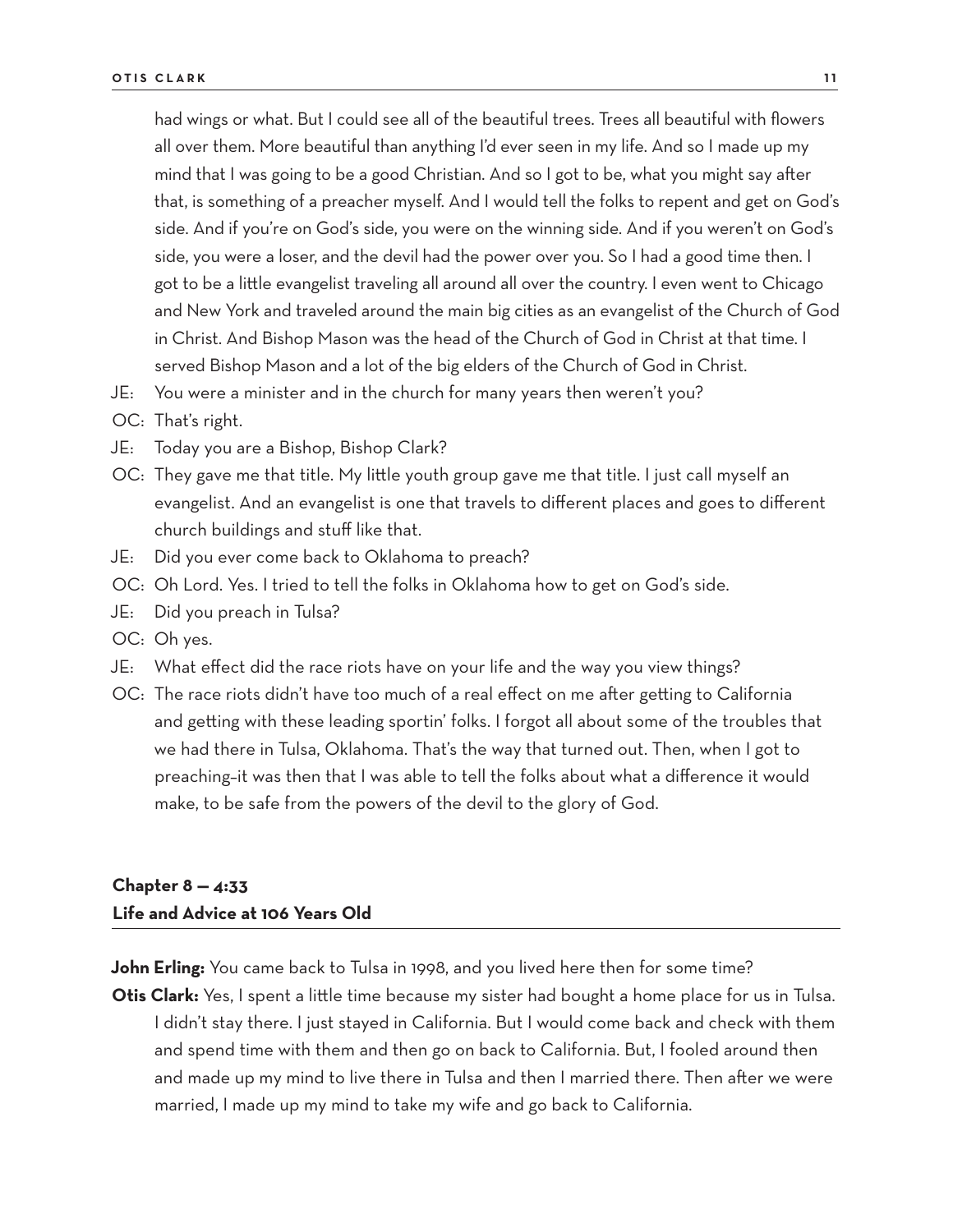- OC: That's right. Auburn.
- JE: Auburn, Washington. Otis, but we think back on the race riot, and the fact that the city was really silent about the riot for about 75 years, and that many Tulsans grew up, attended school, studied Oklahoma history and said that many years ago they did not know about the riot, that the city was quiet about it. What are your feelings about that?
- OC: That's about right. The Ku Klux Klan was in power, and they stayed in power for years. The Negroes had to stay on one side of town and the whites on the other.
- JE: Actually, the race riot sent you to California and you started living a better life out there than if you had stayed right here in Oklahoma. Now you are 106 years old today. To what do you owe this long life of 106? Why do you think you've lived to be 106?
- OC: I don't know myself other than trying to warn the folks that if you were on God's side, you were on the right side.
- JE: How strong are you here at 106 years old? Do you walk with a cane or walker?
- OC: No, I don't use either one.
- JE: You are absolutely amazing. What do you are doctors say about your condition?
- OC: I'm not on medication or anything.
- JE: You're not on any medication?
- OC: No.
- JE: You're absolutely amazing.
- OC: I just have to thank God. I try to tell the younger folks to get on his side, and that is best side to be on.
- JE: Otis, how would you like to be remembered?
- OC: As being blessed to be saved from the powers of Satan unto God. I wasn't on God's side all the time. I was on Satan's side. I was doing everything I thought the world was doing– doing bad things. But through the goodness of God, he let me get saved, and get on his side. And I'm telling the young folks that if you're on God's side, you're on the winning side. And if you're not on God's side, you're a loser. The devil can't save you. The devil is going to lose. The devil is going to get put in hell. (Laughter.) So if you follow him, you'll have to go to hell, so you don't want to go to hell. You want to get on God's side and go to heaven and live with God. You can't beat that can you?
- JE: No, you can't beat that. When they were talking about reparations or paying money to those who were survivors, which you were, did you believe that you should be paid money by the state or the federal government?
- OC: I heard that but it never did materialize into anything, or in other words, to reality in my life.
- JE: You know, you could possibly have, as other blacks may have, resentment toward whites in what they did to Tulsa. Do you feel any of that resentment?